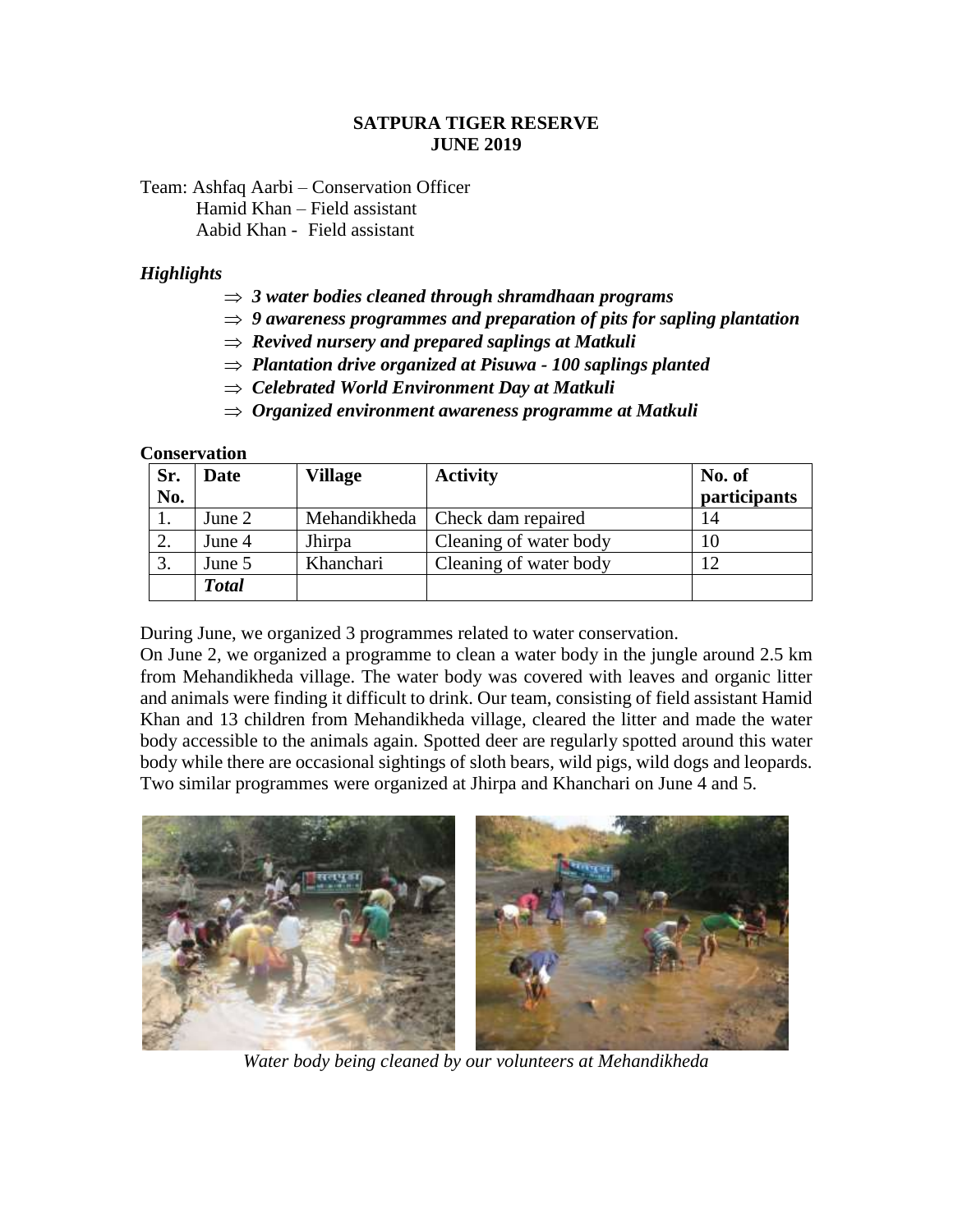During the month, our team organized 9 awareness programmes in Jhirpa, Khanchari, Karer, Matkuli, Pisuwa, Duddi, Bandhan, Almod, Aaritodiya, Mohgaon, Tekapar, Chandanpipariya, Bindakheda and Chirrai villages to promote awareness about forests and the need to maintain and increase green cover. At these programmes, our team explained to villagers how the forests could be maintained and green cover could be added through plantation drives. Villagers were motivated to collect seeds of native species which could be used in plantation drives during the monsoon. We arranged saplings of *neem, jamun, kosam, pipal, bargad* and *mahua* with the support of the Social Forestry wing and prepared pits for plantation.



*Pits dug for sapling plantation at Matkuli*



*Prepared plants in nursery at Matkuli*

In June, we organized the planting of 100 *kosam* and *teak* saplings in Pisuwa village, with the support of the local school management.